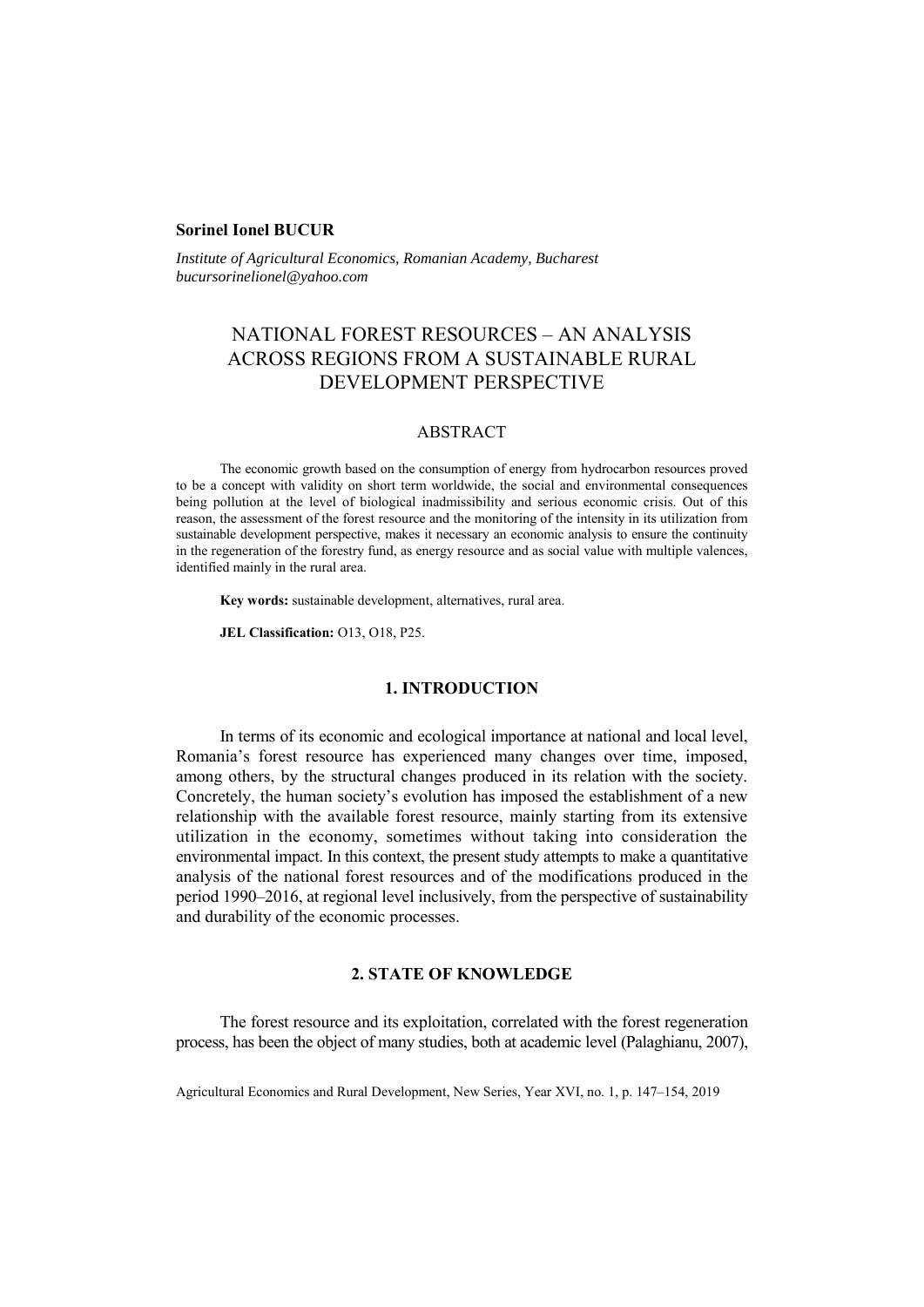at the level of active enterprises in this domain, as well as at the level of decisionmakers, in terms of designing strategies and programs to ensure the sustainability of this resource.

Without being limited to the national level, the studies and the strategies elaborated in this field so far are closely linked to the policies at community and world level, derived from the need to establish some ways of common actions in this sector. Starting from the multifunctional role of the forest resource (economic, ecological and social), the designed strategies have in view the identification of the best ways of action for the preservation of the forest role in national economy.

The ecological character of the forest, as core element of the forestry fund, resides in the essential contribution to soil protection against erosion, but also in ensuring the water circuit and climate balancing, being, at the same time, a habitat for many species, having a primordial role in the preservation and improvement of the bio-diversity of forest ecosystems.

As regards its economic function, forest exploitation is generating significant resources, mainly wood, with a wide range of uses in the energy sector, in the furniture and timber industry, as well as in the paper and panel industry; it also provides non-wood products such as forest fruit, mushrooms, resins and oils, etc.

Finally, the studies conducted so far have also revealed the social component of forest resources, mainly materialized into job creation in rural areas in particular, as well as into putting into value the folk culture developed on this theme.

Having in view the above-mentioned considerations, the present approach is based on the information support ensured by Tempo-Online database of the National Institute of Statistics (NIS), the results of the analysis being provided both under tabular format and graphically. In order to find the main modifications produced in the structure of national forest resources, well-known statistical methods are used, of comparison and structural type.

## **3. MATERIAL AND METHOD**

The present approach is based on public information supplied by public institutions/authorities/research institutes with attributions or experience in this field as well as on statistical data from the Tempo-online database of the National Institute of Statistics. The analysis of the regulatory framework has a special importance in our analysis, the starting point being the updated primary legislation.

We must also specify that information processing was based on wellestablished statistical methods, of comparison or structural type, the results being presented under tabular or graphic format. The tabular presentation results in a greater visual clarity of data.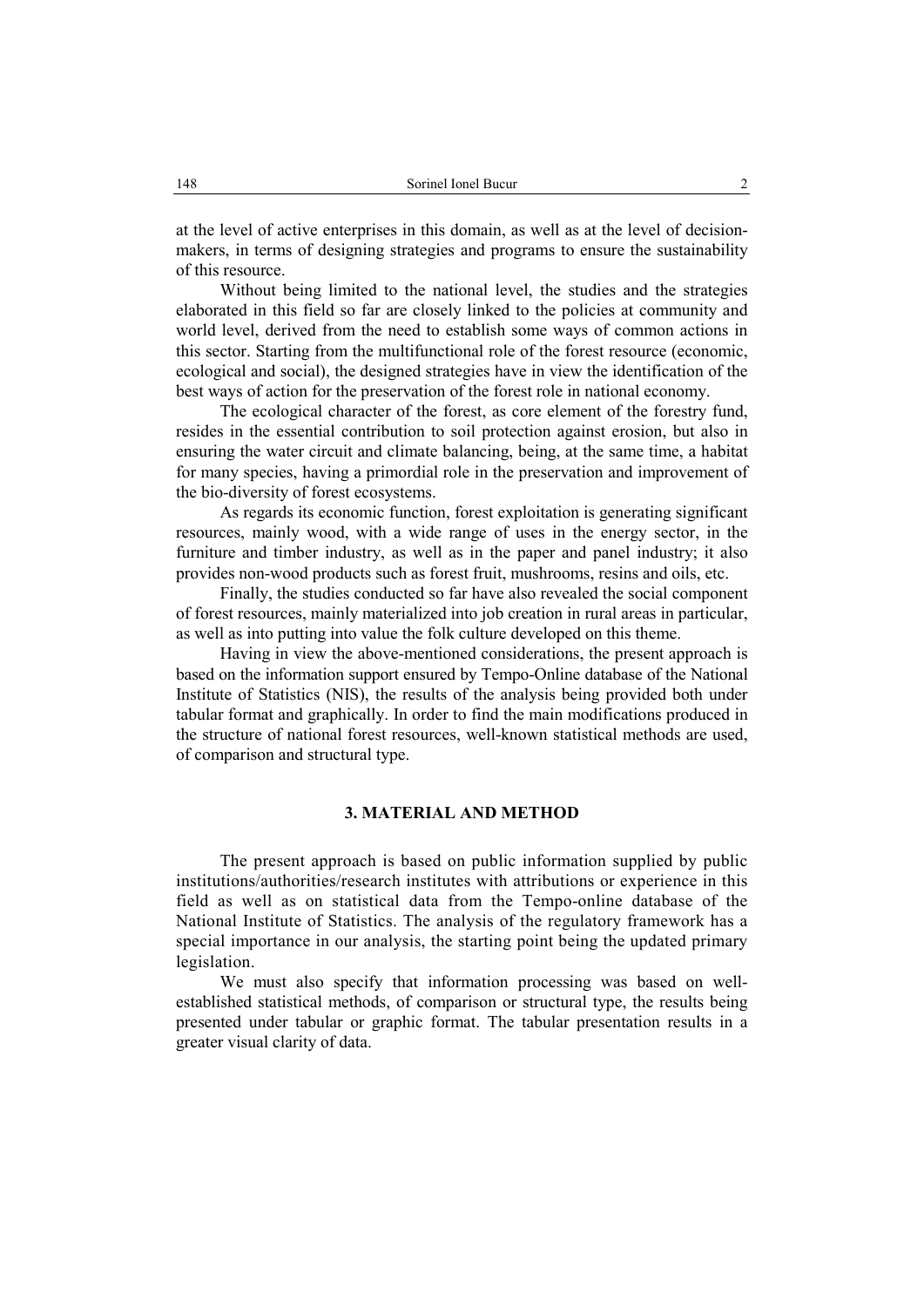#### **4. RESULTS AND DISCUSSIONS**

#### 4.1. FOREST RESOURCES – DEFINITIONS AND STRUCTURES

The primary framework of regulation in the field, i.e. the Forest Code<sup>1</sup>, defines the forest fund as representing, regardless the ownership form, the totality of forests, the land areas destined to afforestation, those serving the cropping, forestry production or management needs, the ponds, the river beds, other land with forestry destination, including the non-productive ones, included in the forestry arrangements by January 1, 1990, with the modifications of their area inclusively*.* 

The national forest fund includes:

a) forests;

b) land areas under regeneration and plantations established for forestry reasons;

c) lands destined to afforestation: degraded land and non-forested land, established under legal conditions to be afforested;

d) land serving crop needs: nurseries, solaria, seed orchards and mother plantations;

e) land serving the needs of forestry production: wicker, Christmas fir-trees, ornamental and fruit trees and shrubs;

f) land serving the forestry management needs: land intended for the production of game feed and fodder production, land given into temporary use for the forestry staff;

g) land occupied by buildings and related yards: administrative headquarters, chalets, pheasant farms, trout farms, farms with animals of hunting interest, forestry transport roads and railways, industrial spaces, other technical endowments specific to the forestry sector, land occupied temporarily and land under disputes, as well as the forest land areas within the border line and frontier protection strip of the state border and land intended for the achievement of certain objectives within the Integrated System for Border Security;

h) ponds, river beds, as well as the non-productive land areas included in the forestry arrangements.

According to the law, all land included in the national forest fund is land with forestry destination.

According to the primary and secondary regulatory framework, land areas with an area of at least 0.25 ha, covered with trees that are minimum 5 m tall at maturity under normal vegetation conditions, are considered forests.

 $<sup>1</sup>$  Approved by Law no. 46/2008, republished, with subsequent modifications and completions.</sup>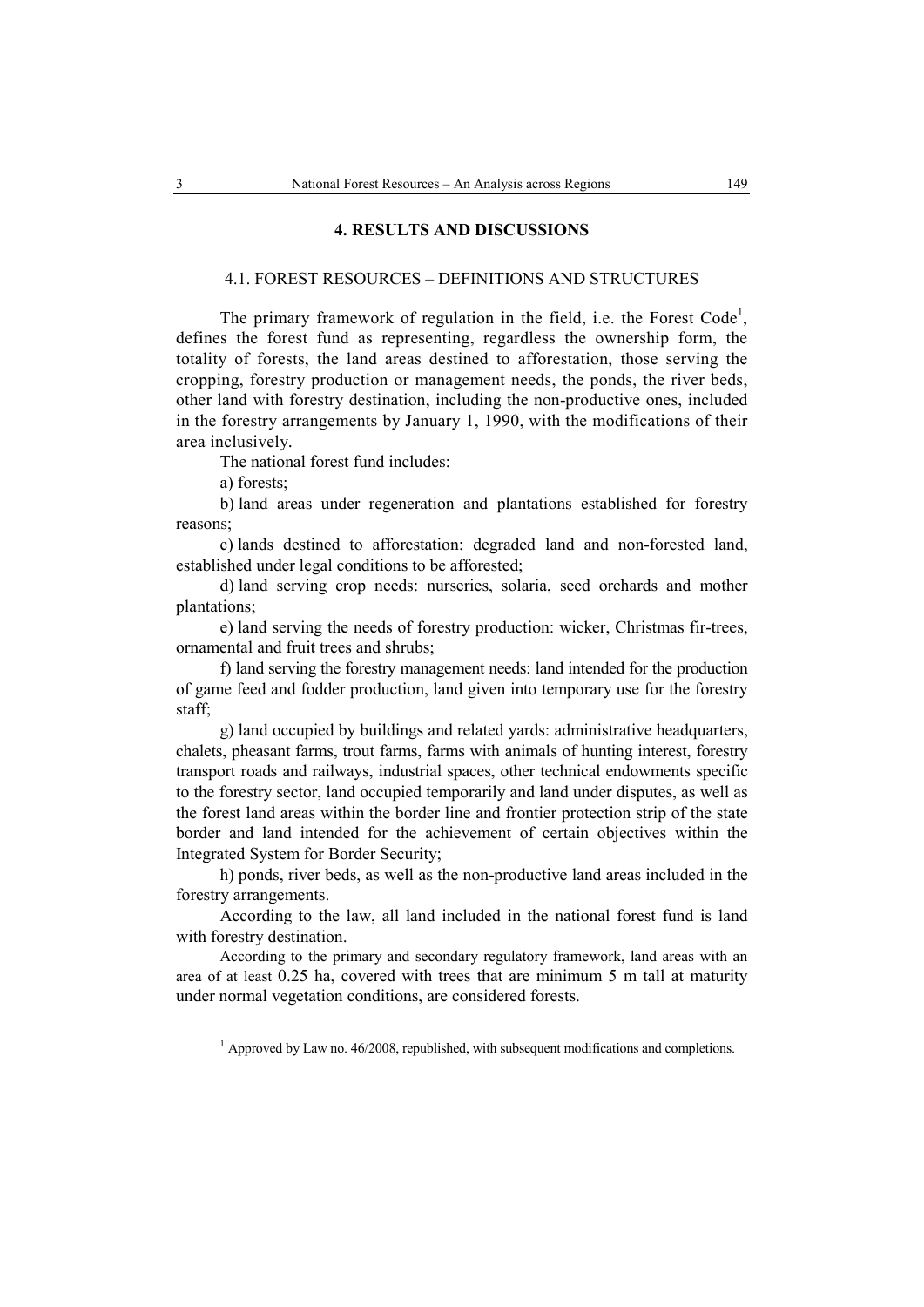The term forest includes:

a) land with forest use included in the forestry arrangements on January 1, 1990, modifications of area inclusively, according to entry/exit operations made according to the law;

b) protection shelter belts;

c) land areas on which juniper trees are installed;

d) land covered with forest pastures with higher or equal consistence to 0.4, calculated only for the area effectively covered by forest vegetation;

e) plantations with forest species from the protection areas for the hydrotechnical constructions and land reclamation works made on public land owned by the state, as well as the plantations with forest species on the land administered by the State Domain Agency, which comply with the legal conditions.

## 4.2. THE FOREST RESOURCE: STOCK AND STRUCTURAL MODIFICATIONS

In the period 1990–2016, the national forest resources followed a slightly increasing trend, to reach 6559 thousand ha by the year 2016, as against 6371 thousand ha in the year 1990. It must be mentioned that 3 out of the 8 regions (North-West, Center and West) exceed the increase percentage at national level (3%), oscillating from 0.2 percentage points (North-West) to 3.6 percentage points in the region Center.

From the 8 Development Regions, 3 regions (Center, North-East and West) concentrate 53.6% of the national forestry resources, with a noticeable increasing trend of land areas covered by this resource (Table 1).

#### *Table 1*

Evolution of the forest fund area by regions, in the period 1990–2016 (thousand ha)

|                    | 1990   | 2016   | 2016/1990(%) |
|--------------------|--------|--------|--------------|
| Total              | 6371   | 6559   | 3.0          |
| North-West         | 963.5  | 993.9  | 3.2          |
| Center             | 1185.1 | 1263.7 | 6.6          |
| North-East         | 1186.6 | 1197.4 | 0.9          |
| South-East         | 541.9  | 551    | 1.7          |
| South Muntenia     | 660.9  | 658.7  | $-0.3$       |
| Bucharest-Ilfov    | 26.3   | 26.6   | 1.1          |
| South-West Oltenia | 806.5  | 812.9  | 0.8          |
| West               | 1000.2 | 1054.8 | 5.5          |

*Source*: Calculations based on Tempo-Online data, NIS, 2018.

The area under forests has the same increasing trend, yet by a lower intensity; over 27 years, the area under forests increased by 2.4% in total, by percentages oscillating from 0.1% (North-East and South-West Oltenia) to 6.4% (Center).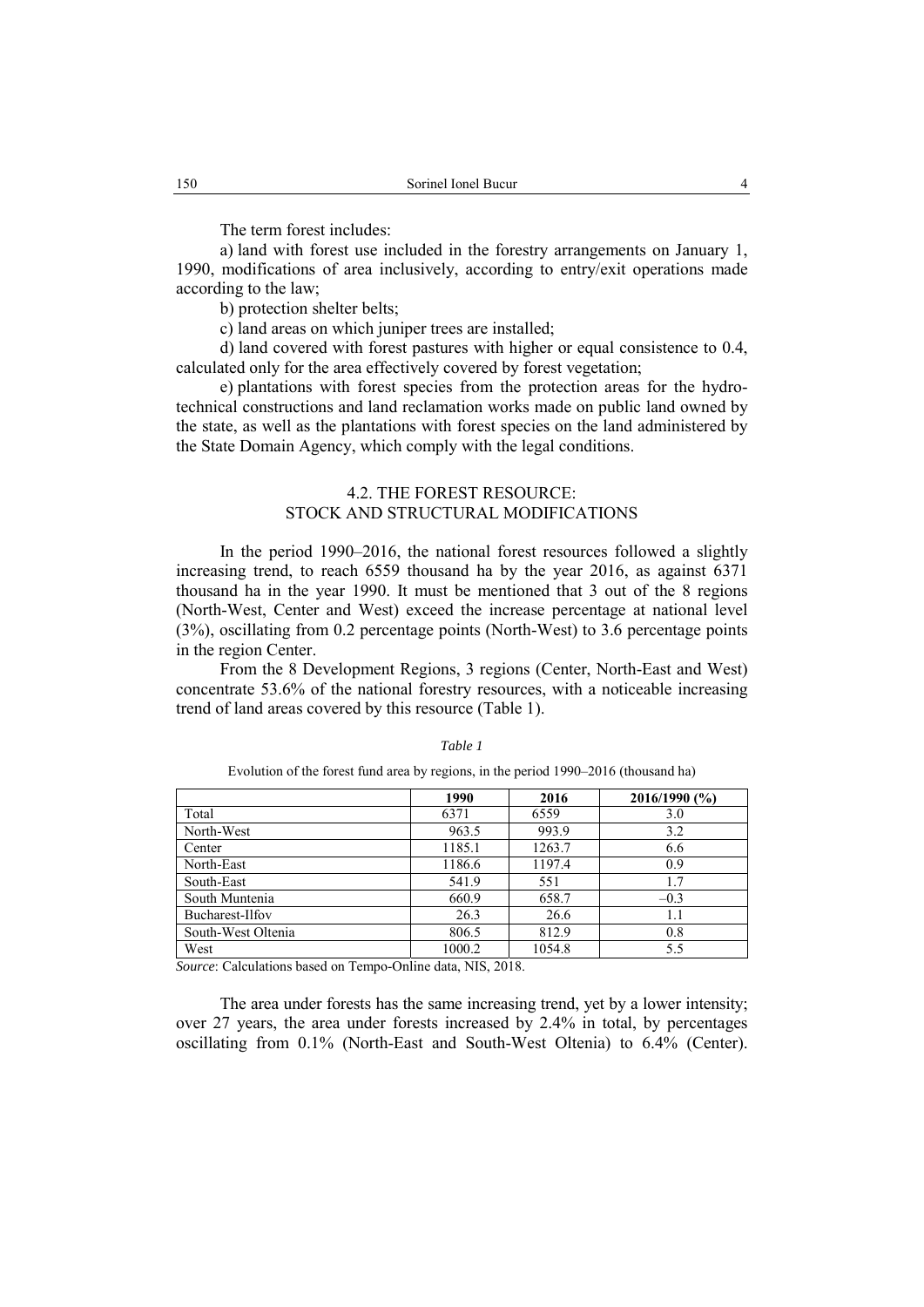53.9% of the area under forests is found in three regions (Center, North-East and West), summing up 3449.1 thousand ha.

The lower total percentage of the increase of areas under forests was influenced by the diminution of these areas in two regions (South-Muntenia and Bucharest-Ilfov); these two regions together accounted for a 2.7% diminution in the period 1990–2016 (Table 2).

| ar<br>" |  |
|---------|--|

|                    | 1990   | 2016   | 2016/1990 (%) |
|--------------------|--------|--------|---------------|
| Total              | 6252.3 | 6404.4 | 2.4           |
| North-West         | 950    | 974.1  | 2.5           |
| Centre             | 1169.7 | 1244.1 | 6.4           |
| North-East         | 1168   | 1169.2 | 0.1           |
| South-East         | 519.8  | 523.1  | 0.6           |
| South-Muntenia     | 646.7  | 642.1  | $-0.7$        |
| Bucharest-Ilfov    | 25.5   | 25     | $-2.0$        |
| South-West Oltenia | 790.1  | 791    | 0.1           |
| West               | 982.5  | 1035.8 | 5.4           |

Evolution of areas under forests by regions, in the period 1990–2016 (thousand ha)

*Source*: Calculations based on Tempo-Online data, NIS, 2018.

The structure of the area under forests reveals the prevalence of deciduous forests both per total and by regions, with about 70% of the total area being covered by deciduous species. In dynamics, the areas under deciduous and coniferous forests experienced a slight recoil over the period 1990–2016. As compared to coniferous forests, in which the area diminished by 0.7%, the deciduous forests increased in area by 0.7%; in 3 out of the 8 regions (North-West, South-East and South-West Oltenia) a diminution of areas could be noticed, from –0.1% (South-East and North-East) to –0.3% (South-West Oltenia) (Table no. 3).

*Table 3* 

Evolution of the structure of areas under forests, by types, across regions, in the period 1990–2016 (%)

|                    | Coniferous |      |                     | <b>Deciduous</b> |      |                  |
|--------------------|------------|------|---------------------|------------------|------|------------------|
|                    | 1990       | 2016 | 2016/1990<br>$(\%)$ | 1990             | 2016 | 2016/1990<br>(%) |
| Total              | 30.8       | 30.1 | $-0.7$              | 69.2             | 69.9 | 0.7              |
| North-West         | 4.7        | 4.8  | 0.1                 | 10.5             | 10.4 | $-0.1$           |
| Centre             | 8.3        | 8.7  | 0.4                 | 10.4             | 10.8 | 0.3              |
| North-East         | 9.3        | 8.7  | $-0.6$              | 9.4              | 9.6  | 0.2              |
| South-East         | 1.8        | 1.7  | $-0.1$              | 6.5              | 6.5  | $-0.1$           |
| South-Muntenia     | 2.1        | 2.1  | 0.0                 | 8.3              | 8.0  | $-0.3$           |
| Bucharest-Ilfov    | 0.0        | 0.0  | 0.0                 | 0.4              | 0.4  | 0.0              |
| South-West Oltenia | 2.0        | 2.0  | 0.0                 | 10.7             | 10.4 | $-0.3$           |
| West               | 2.7        | 2.2  | $-0.5$              | 13.0             | 13.9 | 1.0              |

*Source*: Calculations based on Tempo-Online data, NIS, 2018.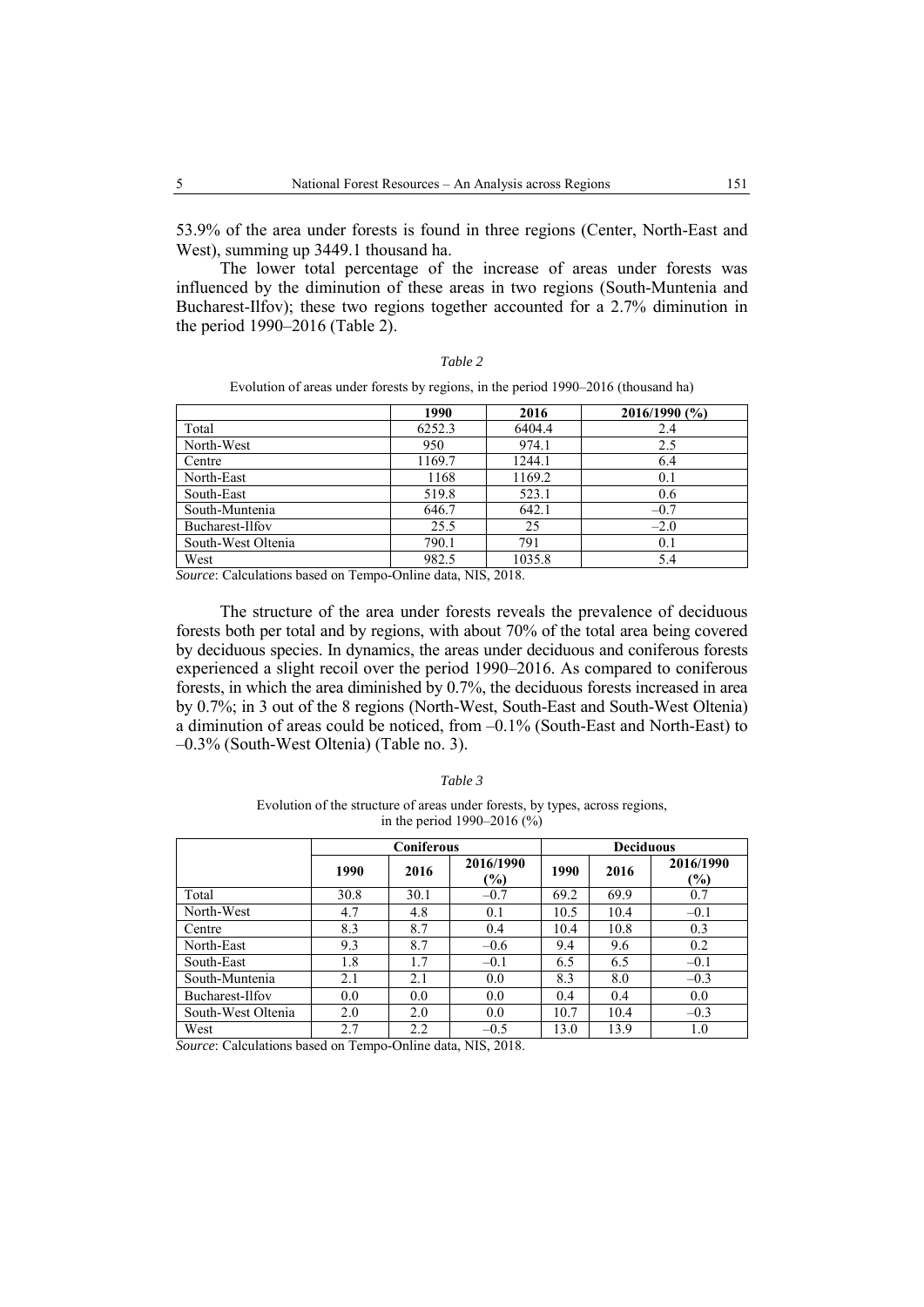Unlike the overall evolution, relatively favourable to the forest fund area, the land areas on which artificial forest regenerations were performed experienced significant decline, both per total and by the two main categories, i.e. deciduous and coniferous.

Thus, per total country, the area on which artificial forest regenerations were performed diminished by over 50%, by percentages oscillating from –24% (region Center) to –78.3% (West region). This is a dramatic situation, as even in the regions where the largest part of the forest fund is concentrated, no forest regeneration works were made, on the contrary, these regions experienced significant decline.

The same negative situation is found in the two types of forests – deciduous and coniferous. In the case of coniferous forests, the total area on which artificial forest regeneration was performed diminished by about one-third (the greatest decline was in the South-West region); in the areas under coniferous forests, the decline was by almost 67% per total, as at the level of the regions North-West, South-West Oltenia and West the decline reached up to 80% (Fig. 1).



*Source*: Calculations based on Tempo-Online data, NIS, 2018.

Figure 1. Dynamics of areas on which artificial regeneration works were made in the year 2016, versus 1990, by regions  $(\% )$ .

Under the background of a slight increase of forest areas, the volume of harvested timber significantly increased, both per total and by species, nationwide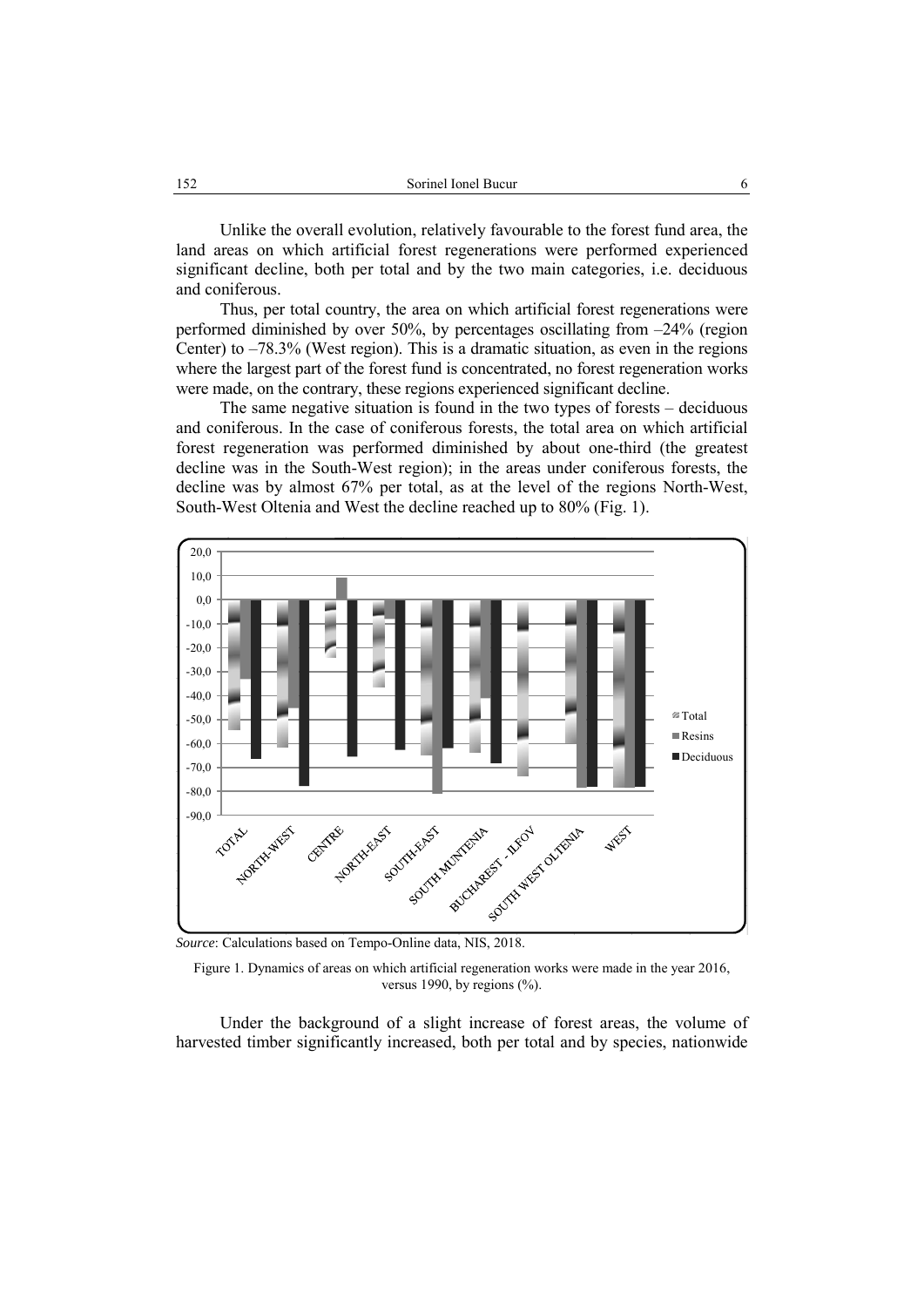inclusively. A doubling of the harvested quantities of coniferous and beech timber was noticed in the region South-West Oltenia, followed by the regions West, South-Muntenia and South-East (Table 4).

| ant |  |
|-----|--|
|-----|--|

Dynamics of the harvested timber volume by species and by regions, in the year 2016 compared to 1990 (%)

|                    | <b>Total</b> | <b>Conifer</b><br>ous | Beech | Oak     | <b>Different</b><br>hardwood<br>species | <b>Different</b><br>softwood<br>species |
|--------------------|--------------|-----------------------|-------|---------|-----------------------------------------|-----------------------------------------|
| Total              | 3.3          | 7.8                   | 17.0  | $-17.5$ | $-3.0$                                  | $-18.6$                                 |
| North-West         | $-2.8$       | $-19.8$               | 3.6   | 78.5    | $-15.6$                                 | $-31.5$                                 |
| Centre             | 7.2          | 3.0                   | 13.8  | 14.4    | 25.1                                    | $-40.7$                                 |
| North-East         | 13.5         | 11.4                  | 45.6  | $-19.7$ | 6.0                                     | $-13.5$                                 |
| South-East         | 2.5          | 59.4                  | 35.1  | $-56.9$ | $-16.1$                                 | $-20.0$                                 |
| South-Muntenia     | 12.4         | 60.2                  | 54.1  | $-26.8$ | 26.6                                    | $-21.5$                                 |
| Bucharest-Ilfov    |              |                       |       | $-3.2$  | $-8.6$                                  | 195.0                                   |
| South-West Oltenia | $-7.2$       | 136.4                 | 120.3 | 42.7    | 76.3                                    | 76.1                                    |
| West               | $-7.2$       | 96.8                  | 90.8  | 104.9   | 79.7                                    | 114.7                                   |

*Source*: Calculations based on Tempo-Online data, NIS, 2018.

We must specify that out of total harvested timber volume in the year 2016, 80% was represented by coniferous species (36.4%), beech (33.7%) and oak (9.8%), the difference being represented by various hardwood and softwood species.

## **5. CONCLUSIONS**

Having in view that the forest resources of Romania total 6559 thousand ha on the whole country's territory, in the context of the structural changes that have taken place, correlated to climate changes, forests are getting an extremely important role not only through the carbon dioxide capture, but also through biomass production and through the potential they have for renewable energy. As an extremely important cultural heritage, forests are attractive from the social and cultural point of view, permitting the development of recreational activities, beneficial for people's health.

In this context, we must appreciate the efforts made by the national authorities to identify the most adequate measures in this field to contribute to sustainable development based on limited resources. Thus, the most recent document-program at national level – The National Forestry Strategy 2018–2027 – has as general goal to harmonize the forest's function with the present and future requirements of the Romanian society through the sustainable management of the national forestry resources. The implementation of any documents elaborated at central level must